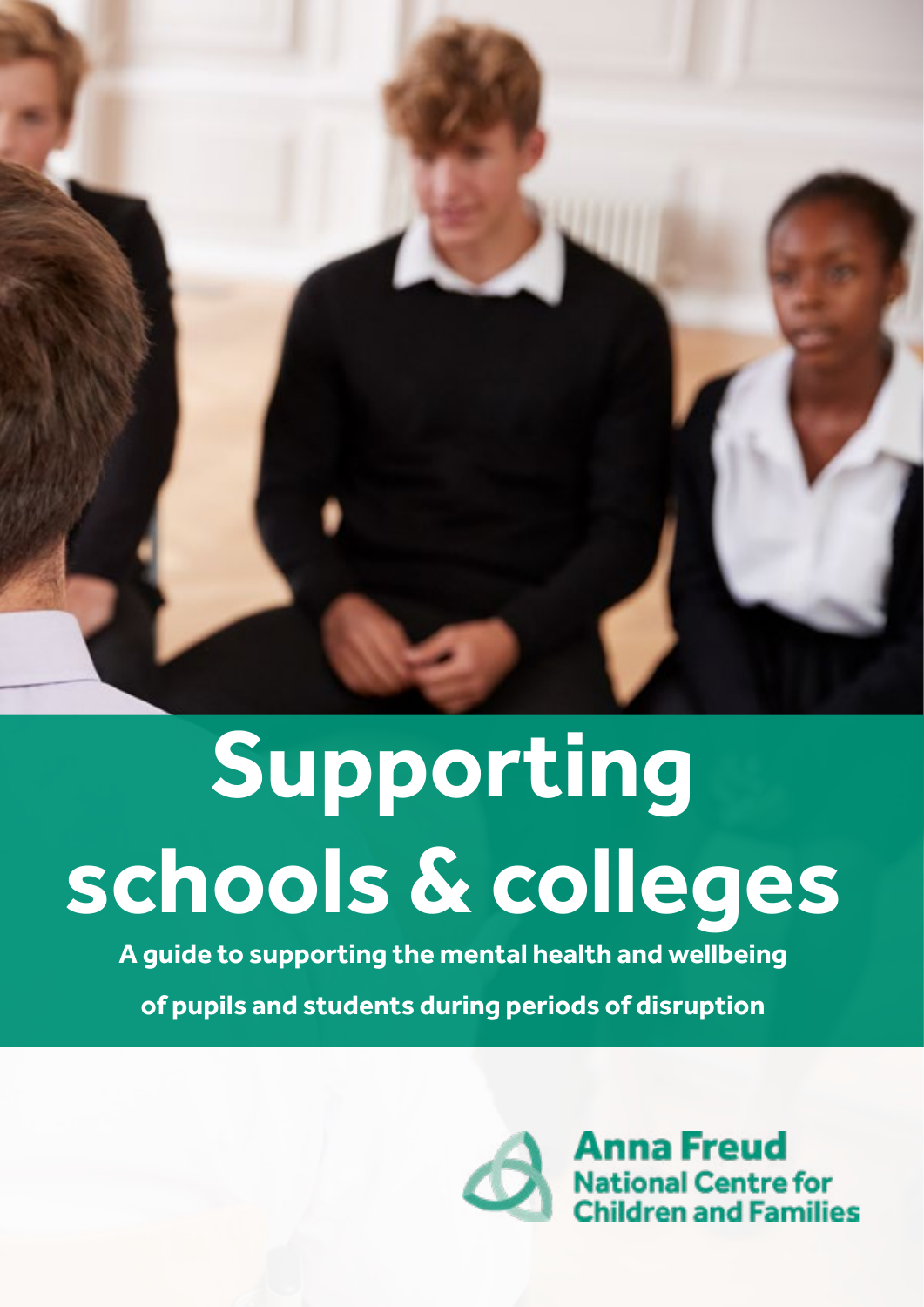# **Introduction**

The [Anna Freud Centre](http://www.annafreud.org) aims to support all settings to have a whole-school or college approach to mental health and wellbeing. We believe that all staff have a role to play in promoting mental health and we aim to support them to achieve this.

The Coronavirus outbreak means that communities are facing uncertainty and this can have an impact on children and young people's mental health. We have put together some general tips to support staff throughout this challenging period.

We know schools are on the front line and are playing a hugely important role in keeping communities going in these challenging times. We want to support you in your work, and, because this is an ever changing picture, we will send updates from time to time as advice evolves and we learn more about the situation. We also want to thank all schools and colleges for the amazing work you have already done in supporting children and families.

If you would like to share any concerns and identify any examples of good practice, please let us know at [schoolsinmind@annafreud.org](mailto:schoolsinmind%40annafreud.org%20?subject=) so that we can share good practice throughout our network.

#### **Model positive behaviour**

If we want to encourage children and young people to engage in support, it is important to stay as calm and thoughtful as possible. Modelling positive reactions in times of uncertainty can help children and young people feel more confident and provide reassurance.

Some staff may also need additional support. Leadership teams should use existing HR and



Wellbeing policies to identify appropriate levels of support

# **Communicate clearly and consistently**

organisations like [Childline](https://www.childline.org.uk/), [The Mix](https://www.themix.org.uk/) and the Youth [Wellbeing Directory](https://www.annafreud.org/on-my-mind/youth-wellbeing/) as well as local services. This information can be clearly displayed and can be referred to in tutor time and assemblies.

There are other ways that children and young people can be encouraged to take care of themselves. For example, through exercise, practicing breathing or mindfulness techniques, healthy eating, talking to someone, writing a journal and getting enough sleep. Encourage pupils to identify their own self-care strategies. For ideas you can have a look at the [On My Mind](http://www.onmymind.info) website

When external events lead to feelings of uncertainty, schools can often be seen as a safe space for children and young people and their families. During these periods, providing clear and consistent messages can be reassuring. Let pupils, parents and carers know that you are following official guidance and that any actions you take are based on expert advice. Share the steps that you are taking to support children, young people and their families and let them know which staff members are available for support each day. Make sure that your communications are ageappropriate and are repeated regularly – for example by having an assembly at the beginning and the end of the day.

Let staff, pupils and students know when you will share updates with them. Decide how you will communicate to your audiences – through email, or newsletters, posters or assemblies, and outline how you will help build a consistent routine.

# **Offer a range of support**

Always encourage children and young people to ask for support if they are worried or would like to talk to someone. It's useful for schools to identify staff members who are available to listen to children and young people or who can signpost them to help. Members of staff who can help may include the mental health lead, heads of years, school counsellors, pastoral leads, sencos, or you may want to refer children and young people to drop-in services, lunch time clubs or peer support. If children prefer to talk to someone outside the school or college they can be referred to

# **Encourage self-care**

Young people can be a great source of help to each other, and they often turn to friends for support before talking to an adult. Looking after each other, being kind to those friends, can help us all to feel better in an unknown situation. It's important though, to be mindful that some people may speak in a way which alarms others unnecessarily, so encourage peer support but emphasize the importance of being positive.

# **Support the wider school community**

As well as supporting children and young people, schools and colleges have a role to support the people around them, such as teachers, parents and carers as well as others who work in schools and colleges. It may be useful to identify support outside school available to children and young people. Schools and colleges may also consider running workshops for parents and carers. Finally, don't forget your staff. You may wish to run workshops for them and make sure they're cared for. Our free [Supporting Staff Wellbeing in Schools](https://www.annafreud.org/what-we-do/schools-in-mind/resources-for-schools/supporting-staff-wellbeing-in-schools/)  [booklet](https://www.annafreud.org/what-we-do/schools-in-mind/resources-for-schools/supporting-staff-wellbeing-in-schools/) may be helpful.

# **Links to more info:**

# **Schools in Mind**

[www.annafreud.org/schoolsinmind](http://www.annafreud.org/schoolsinmind) **Child in Mind podcasts** [www.annafreud.org/childinmind](http://www.annafreud.org/childinmind) **On My Mind** [www.onmymind.info](http://www.onmymind.info)